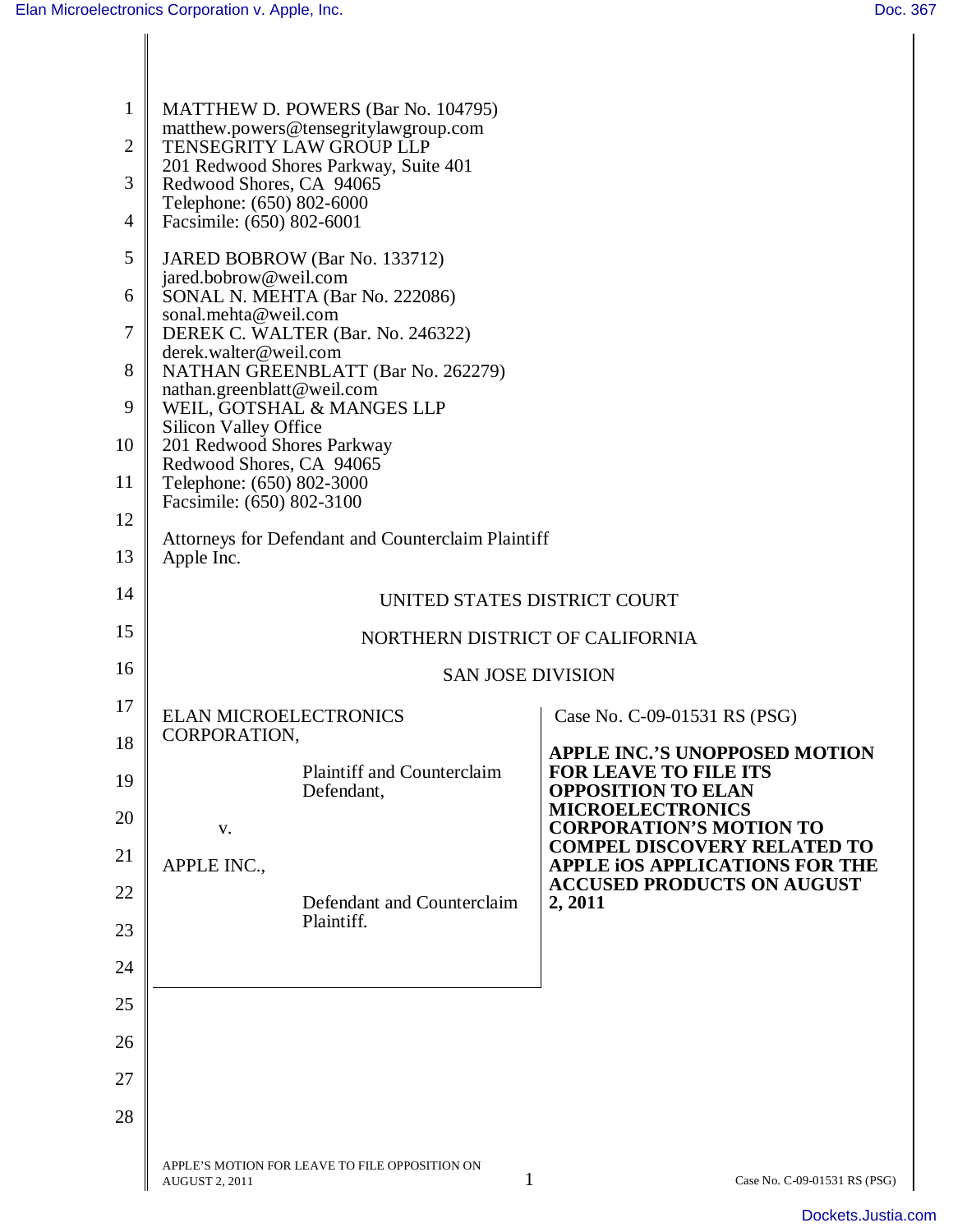1 2 3 4 5 6 On July 15, 2011, plaintiff Elan Microelectronics Coproration ("Elan") filed its Motion to Compel Discovery Related to iOS Applications for the Accused Products. *See* Dkt. No. 341. The motion to compel was accompanied by a motion to shorten the hearing schedule from August 23, 2011 to August 2, 2011. *See* Dkt. No. 343. Defendant Apple, Inc. ("Apple") opposed Elan's motion to shorten time, and on July 18, 2011 the Court denied the motion to shorten time. *See*  Dkt. No. 346.

7 8 9 10 11 12 13 14 15 16 17 18 19 Following the denial of Elan's motion to shorten time, counsel for Apple made an inadvertent calendaring error in determining the date that its opposition to Elan's motion to compel would be due. In particular, counsel for Apple inadvertently applied the previous Civil Local Rule briefing schedule to erroneously determine that its opposition would be due on Tuesday, August 2, 2011, rather than on Friday, July 29, 2011. On the afternoon of Monday August 1, 2011, counsel for Elan notified Apple that it had not filed its opposition on schedule, and requested clarification as to whether Apple would in fact be filing an opposition. Apple confirmed that it would oppose Elan's motion, and informed Elan of the calendaring error. Apple further asked Elan to confirm that it would not oppose an extension of time to allow Apple to file its opposition on August 2, 2011. Elan confirmed that it would not oppose such an extension. *See* Declaration of Derek C. Walter in Support of Apple's for Leave to File Opposition to Elan's Motion to Compel Discovery Related to iOS Applications for the Accused Products on August 2, 2011, Exh. A.

20 21 22 23 24 25 26 27 Accordingly, Apple hereby moves for leave to submit its Opposition to Elan's Motion to Compel Discovery Related to iOS Applications for the Accused Products (filed concurrently herewith) on August 2, 2011, rather than on July 29, 2011. As noted above, the modest delay of two business days is due entirely to an inadvertent calendaring error. Furthermore, Elan will not be prejudiced by the delay, as it will still have the full seven days to prepare its reply, which will be due on August 9, 2011. Additionally, under this schedule, the Court will be in possession of all papers regarding Elan's motion a full 14 days in advance of the motion hearing on August 23, 2011.

28